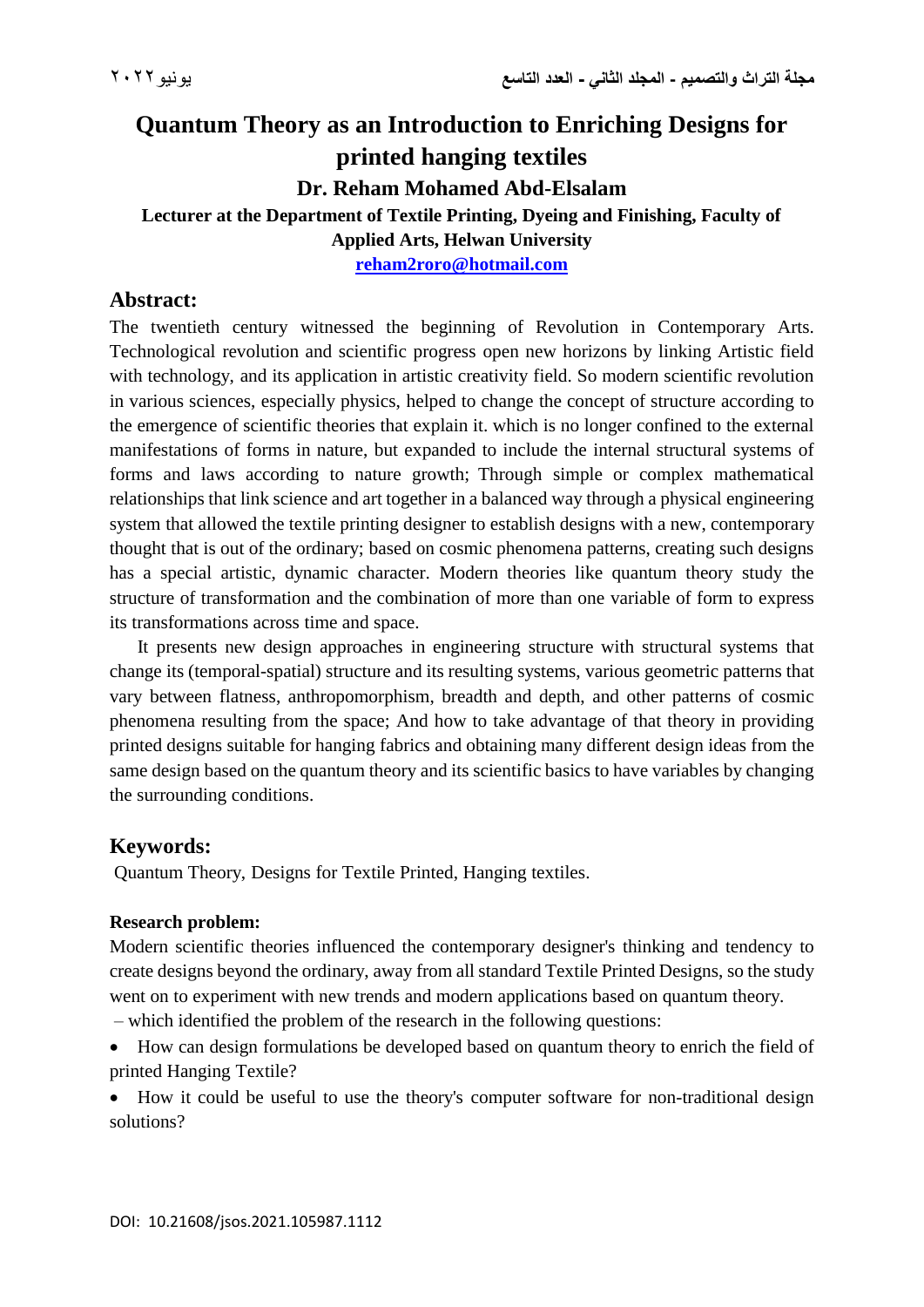#### **Research importance:**

 Take advantage of the construction systems of quantum theory in the field of textile printing design.

• Introducing various design alternatives for a single design based on quantum theory in designs for printed hanging textiles, which opening up new horizons for experimental thinking using some specialized computer software.

• Deepen experimental and applied thought and employ them aesthetically as a contemporary entry point to combine quantum theory with textile printing design.

#### **Research aims:**

The research aims at:

• Achieving a new creative approach by combining quantum theory with structural systems of forms for textile printing design in general and hanging fabrics in particular.

• Improve design thinking by employing the technical capabilities of some specialized computer programs to obtain innovative, non-traditional designs for new and modern hanging textile.

 Support the experimental study by creating a range of designs for hanging textile based on the structural systems of quantum theory with new formative treatments.

# **Research Methodology:**

Research depends its procedures on:

**The elicitation approach:** the study Follows the tools of elicitation approach in monitoring the structural systems of quantum theory and applying them in printed hanging textile.

**Descriptive analytical approach:** through technical analysis of art works depends on quantitative theory.

# • **Experimental approach:**

Depend on it through the self-experience of study. Experimentation and application.

# **Research hypotheses:**

The search assumes:

- An integrative relationship with a positive significance between the application of quantum theory and the design of printing hanging textile.
- Use quantum theory software to create high design formulations that enrich the design of printing hanging textile.

# **Research limits:**

The study provides a new formative introduction, taking the integration of the structural systems of quantum theory and the printed surfaces of hanging textile through using the techniques of some specialized programs as a method in which the construction processes and proposed design alternatives are combined to design printing surfaces of hanging textile.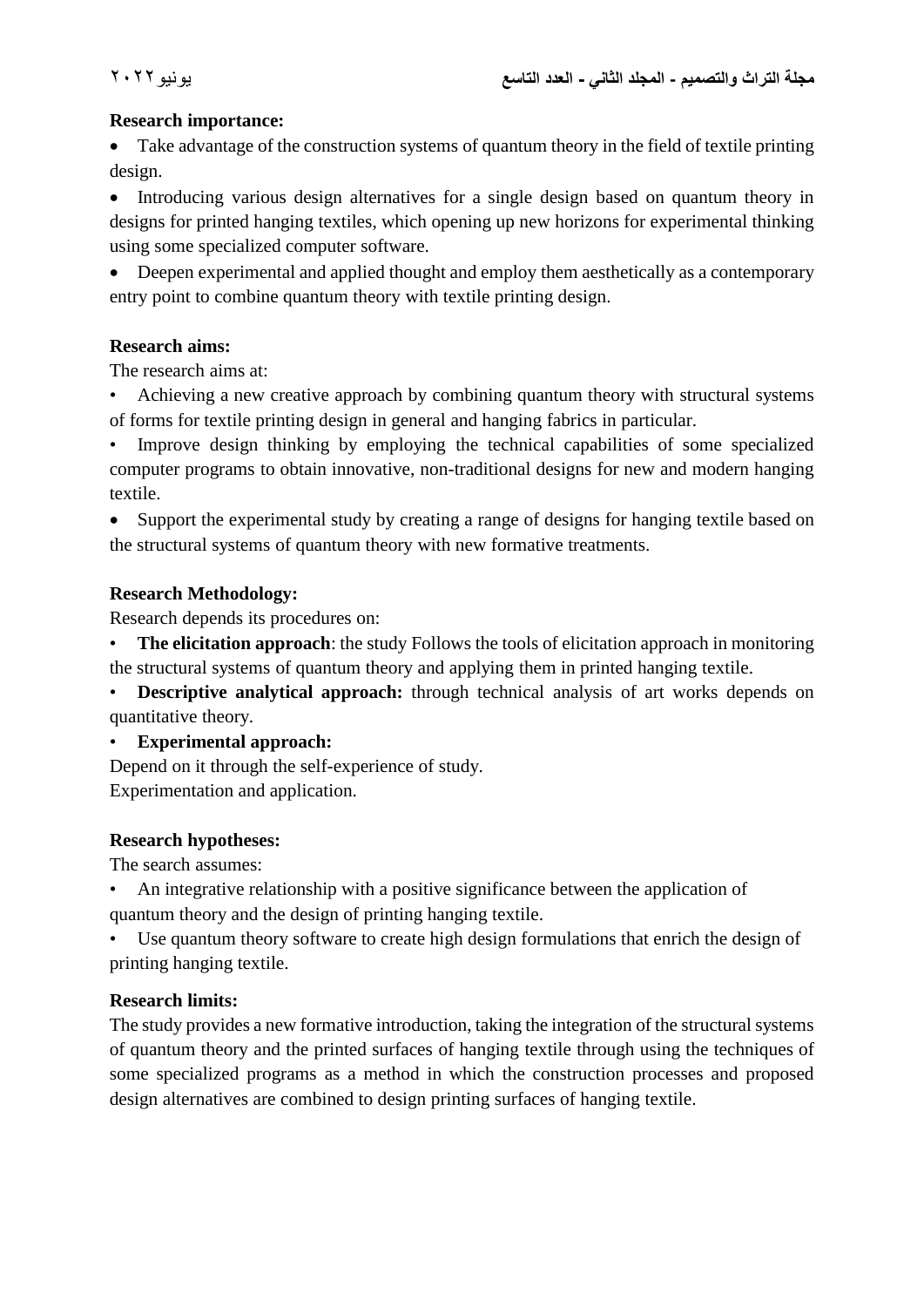# **Procedural steps:**

The procedural steps are as follows:

# **Theoretical framework:**

• Quantum theory.

• The manifestations of transformation in different systems through quantum theory (morphogenetic system, topological system, quantum foam, spin foam, ring quantum gravity).

# **Experimental framework:**

- Technical analysis of the applications of quantum theory in various arts.
- Samples for experimentation.

# **Application framework:**

• Designs of fabrics for hanging with different design alternatives of the same design, related to the structural systems of quantum theory.

# **Research results:**

• Modern theories enrich printed designs as a new creative approach to textile printing design.

• Quantum energy creates a movement that results in a change in the formal structure, which leads to finding many design solutions and alternatives.

The results of the design experiments (there are ten (10) design experiments for hanging fabrics, consisting of 6 designs, each of them has five design alternatives based on the morphogenetic effect of quantum theory, 2 designs based on quantum foam, and 2 designs based on quantum gravity ring) to search with its objectives, which provides innovative thought.

• Using specialized computer programs that support quantum theory to obtain innovative designs that have a special character for printed textile hangings.

Linking scientific theories with relevant scientific knowledge skills that develop the mental, cognitive and experiential skills of the textile printing designer.

# **Recommendations:**

The researcher recommends the following:

• Directing more research into modern and sciences theories such as quantum theory, as a theory closely related to design.

• Interest in studying cosmic and scientific theories and extracting structural systems from them as one of the important entrances to enriching printed designs in general and hanging textile in particular.

• Benefiting from the changes in structural systems in quantum theory and experimenting with them in the field of textile printing design to obtain many new design and alternatives in a way that develops contemporary design thought.

• Paying attention to computer programs that serve modern theories and working to provide them to benefit from them in the field of design and to reach the desired results.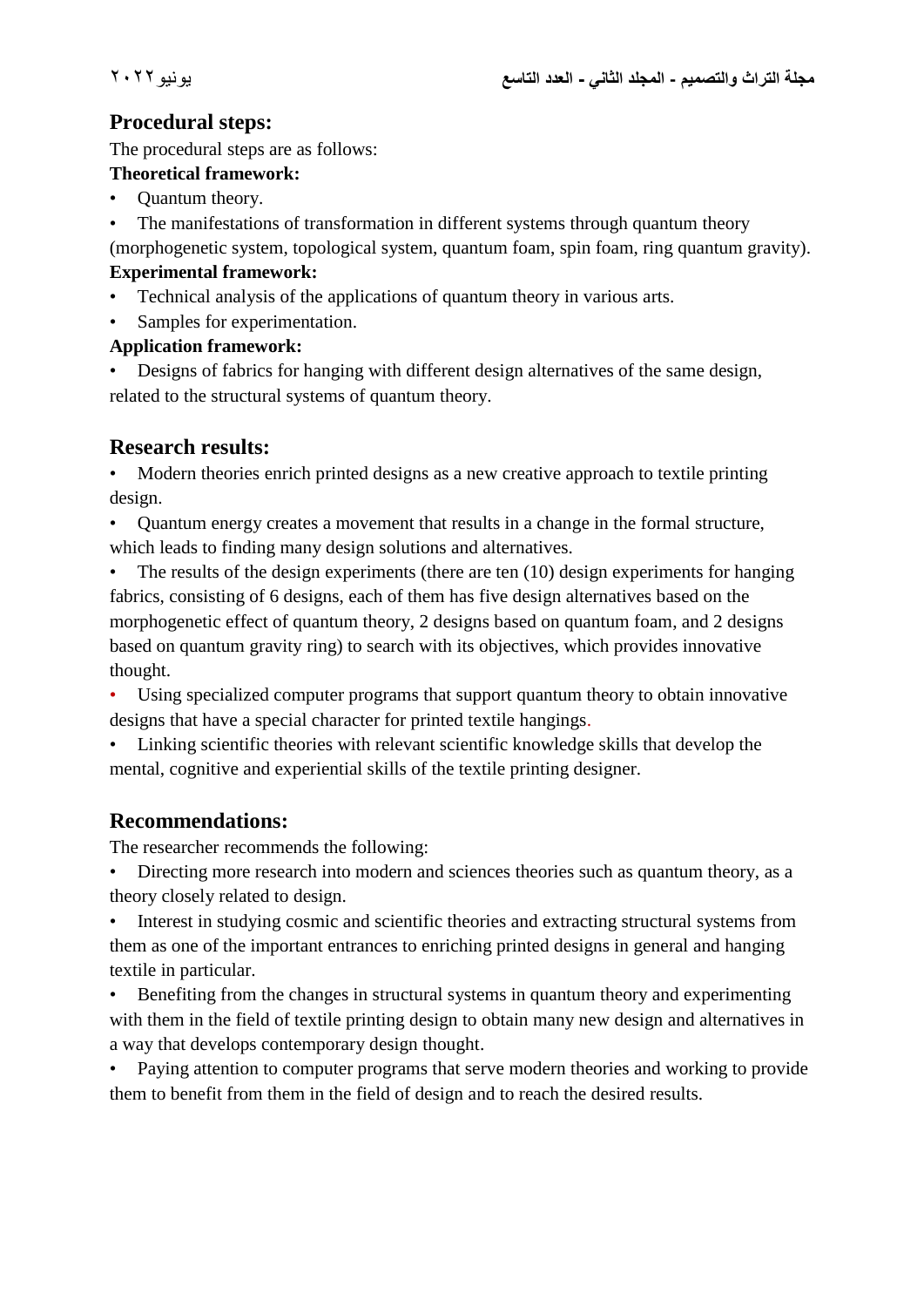# **References:**

#### **First: Arabic references:**

#### **• Authored books:**

1. Rolf Reiser: "Between Art and Science" - Translated by Salman Daoud Al-Wasiti, Dar Al-Mamoun for Translation and Publishing, 1986.

2. Stephen Hawking: "The universe is in a walnut shell" - Translated by Mustafa Ibrahim Fahmy, The World of Knowledge, No. 291, 2003.

3. Abdul-Ghani Al-Shall: "Terminology in Art and Education at King Saud University, Riyadh, Saudi Arabia, 1984.

4. Medhat Darwish: "Quantum Architecture, Philosophy and Application", Faculty of Engineering, Benha University, 2016.

#### **Second: Scientific research and articles:**

5. Wissam Hamdi Kamel Al-Nawawi: "New Design Formulas for Arabic Letters in the Light of Derivatives of Quantitative Theory and its Impact on Teaching Design" (Experimental Study), Research in Art Education and Arts, Volume 21, No. 1.

#### **Third: Unpublished theses:**

6. Suzan Mohamed Ibrahim: "Changes of the Transformation Structure in the Light of Quantum Theory as a Source for Three-Dimensional Design, Ph.D. thesis (unpublished), College of Art Education, 2013.

7. Mahmoud Rashad Sami Muhammad: "Impossible Forms in Modern Art as an Enrichment of Artistic Expression in Contemporary Painting": a master's thesis (unpublished), Faculty of Art Education, Helwan University, 2007.

# **Fourth: Foreign references:**

8. Akleman Ergun:" Topological Mesh Modeling", Technical Report, Aug,2004.

9. DAVID VICTOR MORRIS:" A NEW GRAPHICAL USER INTERFACE FOR A 3D TOPOLOGICAL MESH MODELER", MASTER OF SCIENCE, Texas A&M University.2005.

10. Jonathan David Pfautz : "Depth Perception in Computer Graphics", Dissertation Submitted for the Degree of Doctor of Philosophy, Trinity College University of Cambridge June 2000.

11. Julian Voss-Andrea:" Quantum Sculpture: Art Inspired by the Deeper Nature of Reality", Leonardo (Oxford, England: Online), April 2010.

# **Fifth: Websites:**

12. https://ar.wikipedia.org/wiki/%D8%B2%D9%85%D9%83%D8%A7%D9%86

- 13. http://www.josleys.com/show\_gallery.php?galid=236
- 14. http://www.georgehart.com/virtual-polyhedra/leonardo.html
- 15. https://www.georgehart.com/virtual-polyhedra/jamnitzer.html
- 16. https://www.georgehart.com/virtual-polyhedra/escher.html
- 17. http://www.georgehart.com/virtual-polyhedra/intarsia.html
- 18. https://www.georgehart.com/virtual-polyhedra/uccello.html
- 19. https://www.georgehart.com/virtual-polyhedra/neolithic.html